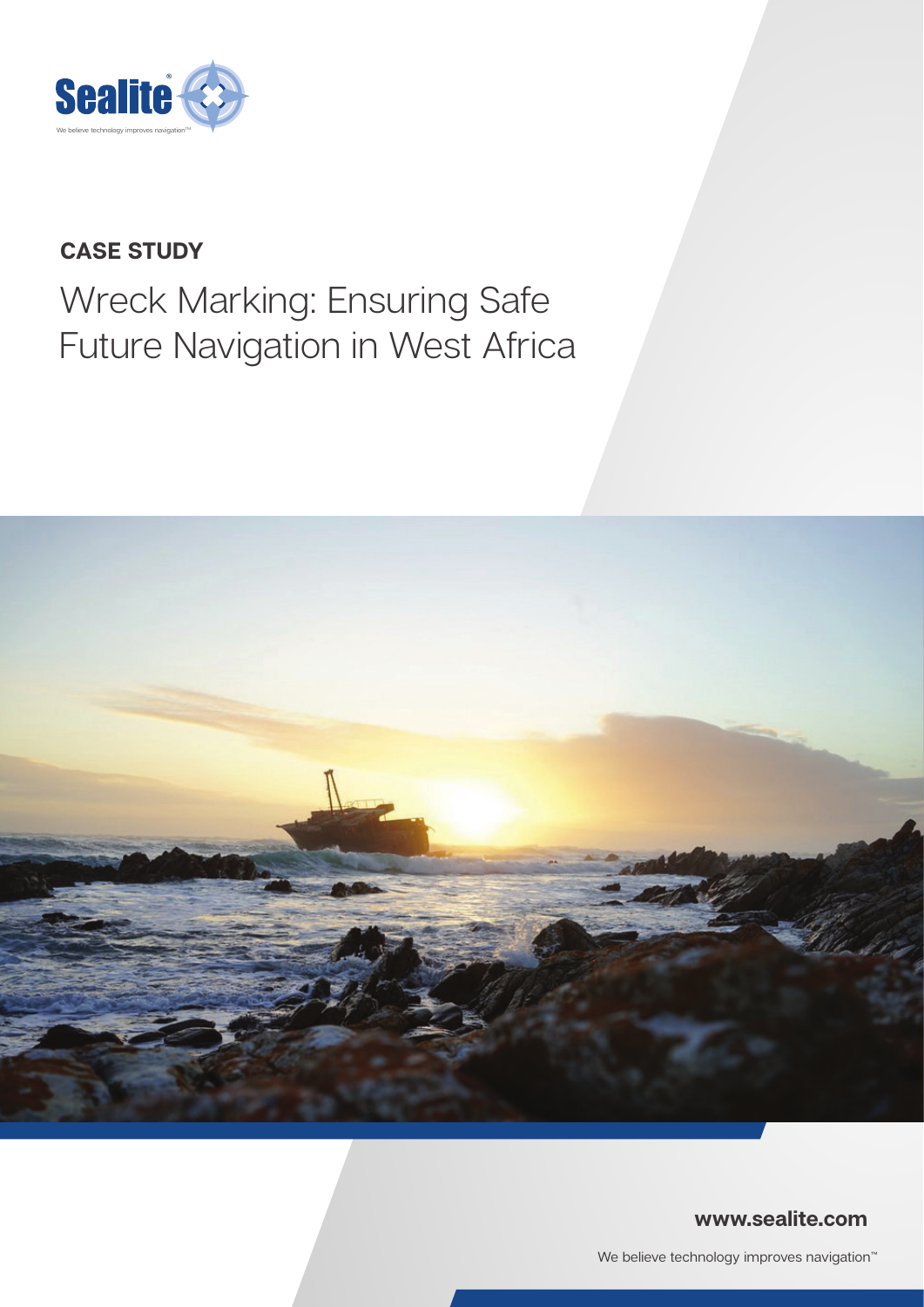## Project Overview

**Application** 

Wreck Marking Project

**Product** 

SL-B1500 buoys in Isolated Danger, New Danger and Special Mark configurations with moorings; SL-C415 lanterns

#### **Location**

Undisclosed location, West Africa

**Date** 2019

#### **Background**

Shipwrecks pose a very real threat to both navigational safety and the marine environment. Their impact can be significant, particularly when they come to rest in shallow waters.

The presence of a wreck impacts the water channel by redirecting sediment around the wreck rather than sending it back to shore in its natural pattern.

This disruption causes instability and rapid erosion along the coastline. It can also result in the collapse of vegetation and infrastructure, significantly impacting the lives and wellbeing of local people.

Wrecks are a real problem for an undisclosed region of West Africa, where up to 100 abandoned vessels are positioned along the coastline.

This number is constantly on the increase, as many poorly maintained and barely seaworthy transport vessels operate in the area. When disaster strikes, these vessels are often left unclaimed by owners, leaving authorities to initiate the clean up.

IALA guidelines recommend the deployment of emergency wreck markers within 24 to 72 hours of the wreck occurring, followed by a more permanent buoyage such as isolated danger marks or cardinal marks. Navigational charts should then be updated accordingly.

#### **Challenge**

West Africa recently introduced an act applying to the receipt and removal of shipwrecks in the region.



*"The Sealite products used were of good construction, easy to assemble, and were supplied with hardware and tools to assist with assembly. The instructions provided for setting the lantern characteristics were easy to read and follow."*

> — Lionel Cooper Managing Director Axcess Marine Contractors Ltd

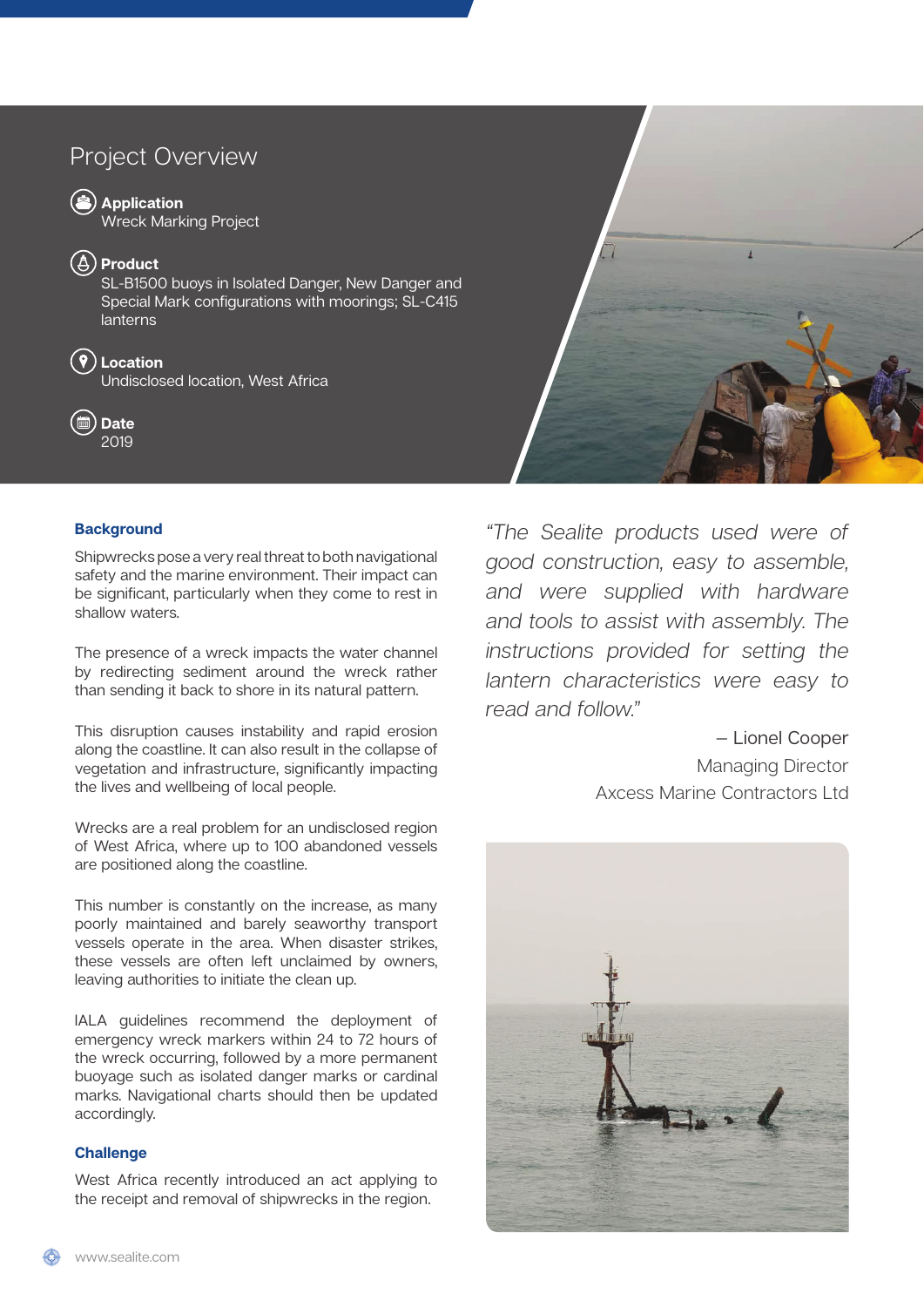A National Maritime Administration was appointed to facilitate the assessment, marking, and removal of wrecks within a strategic timeline.

The project was to undertake the marking of longstanding wrecks within four main pilotage districts.

Factors needing to be considered were:

- The harsh tropical conditions.
- The aggressive wreck-marker flash character requirements for the lantern to achieve a range of 5NM.
- The high risk of local theft and vandalism.

Above all, the main aim of the project was to ensure the highest level of safety for vessels navigating within these four districts.

#### **Solution**

In partnership with our approved local installation partner, **Axcess Marine**, Sealite helped to define the project requirements and subsequently selected the most suitable equipment for the installation.

Axcess Marine were able to apply their local knowledge of the region to the task. This was vital information given the challenges of its location and the tough climatic conditions.

The **Sealite SL-B1500 marine buoys** and **SL-C415 marine lanterns** in isolated danger mark, new danger mark and special mark arrangements with accompanying moorings were chosen for the project.

**SL-B1500 buoys** were selected for the following reasons:

- High visibility, durability, and extended service life of up to 20 years.
- Its single piece, rotationally moulded float incorporates internal stainless-steel bracing that is linked between the lifting and mooring eye. This evenly disperses any stress across the buoy.
- Reduced weight allows for smaller vessels to be commissioned, helping to reduce operational costs.
- Self-standing design is more stable, reducing the risk for crew on board the vessel.
- Like all Sealite buoys, they use UV stabilised, Virgin Polyethylene. This means the buoys will never require painting and will retain their vibrancy for many years.

The **SL-C415 marine lanterns** were chosen and matched to a larger battery than is standard. This was required due to the tropical climate and the aggressive flash character needed for wreck markers. These customisations enabled Sealite to



achieve the range of 5NM the project required.

The SL-C415 lantern collects light from all angles using the four premium-grade solar modules integrated into its assembly. The light can be seen clearly from above when passing the AtoN due to its tough polycarbonate lens.

To help support regional jobs and the wider community, concrete sinkers were sourced and fabricated locally.

Anti-theft hardware was also used to protect against the threat of local theft and vandalism with the unprecedented rise of incidents in recent years, throughout the African region.

#### **Outcome**

The product know-how of Sealite combined with the local experience of Axcess Marine meant a timely, cost-effective solution was delivered. This solution met all the requirements of the project outline.

The supply of wreck markers, moorings, and a custom lantern battery demonstrates Sealite's ability to deliver bespoke solutions, no matter the individual project needs.

The newly installed wreck markers in the four main pilotage districts now help ensure the highest level of safety for marine vessels. At the same time, the process to initiate the breakdown and removal of dangerous regional wrecks can proceed unhindered.